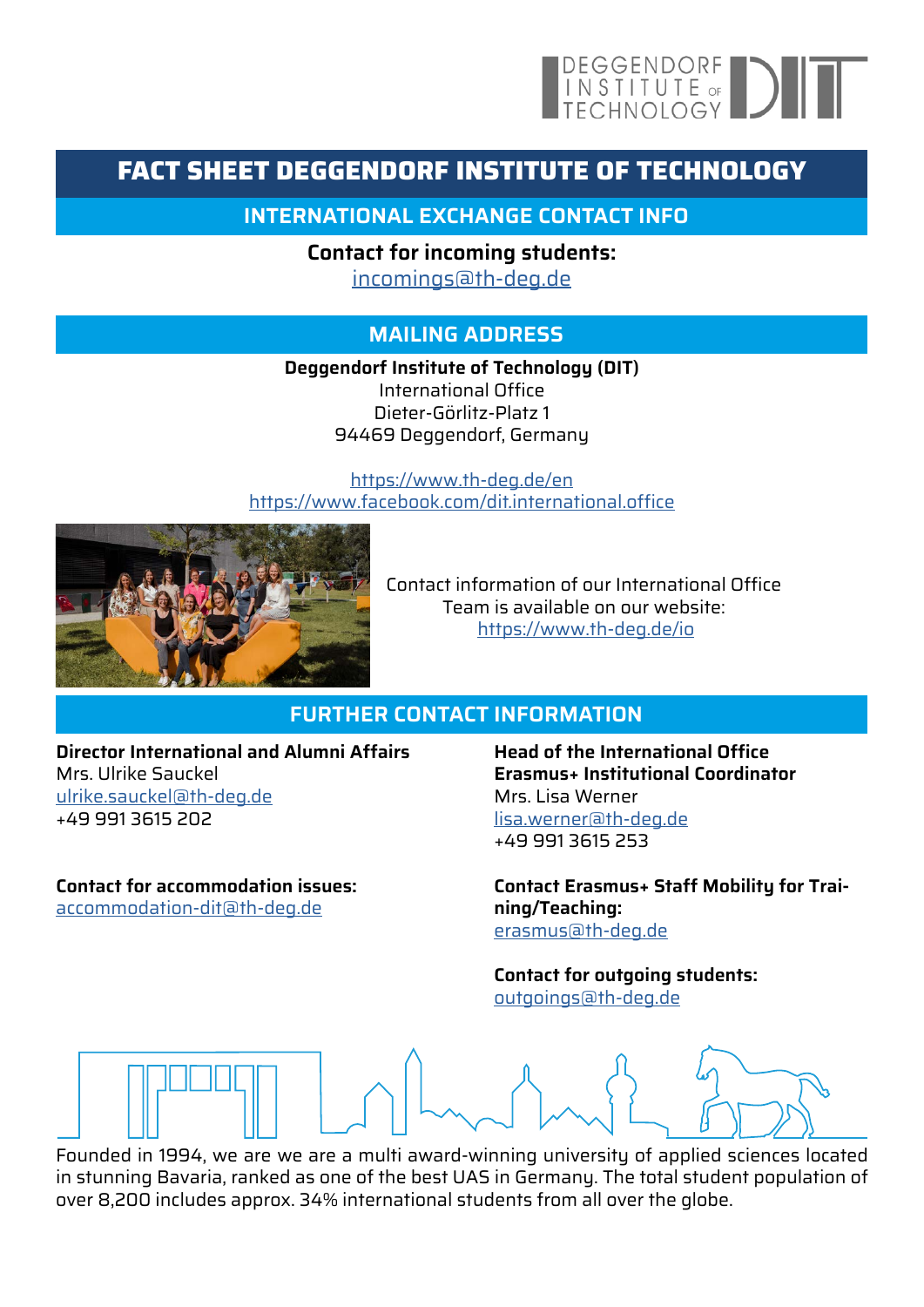#### **NOMINATION & APPLICATION PROCEDURES**

#### **Nomination deadlines:**

**winter semester** (October to February): 1 May | **summer semester** (March to July): 1 November

Nominations are to be sent by e-mail at [incomings@th-deg.de](mailto:incomings%40th-deg.de?subject=) and must include the following information:

- student's first and last name
- student's e-mail address
- student's study programme at the home university
- student's study programme at DIT

#### **Application process:**

After having been nominated by their home university, students will be receive the link to apply on our application portal Mobility Online.

The application deadlines for incoming exchange students are as follows:

- winter semester: 1 April to 1 June
- summer semester: 1 October to 1 December

For further information on the application process for exchange students, please follow this link: https://th-deg.de/exchange-students#applying

Please find our **academic schedule** here: [https://www.th-deg.de/en/students/documents#semester-overview](https://www.th-deg.de/en/students/documents#semester-overview )

#### **Language requirements:**

Exchange students do not need to take any German or English language proficiency test before their arrival at the Deggendorf Institute of Technology. However, students should have at least B1 language proficiency level in the language of instruction (German or English). Moreover, German language classes are included in all exchange programmes.

#### **Visa requirements for students:**

Non-EU citizens need a students' visa before entering Germany.

An overview of all visa requirements/exemptions is available on the [website of the German Fe](https://www.auswaertiges-amt.de/en/visa-service/-/231148)[deral Foreign Office](https://www.auswaertiges-amt.de/en/visa-service/-/231148). For further information, students are advised to contact the German Embassy or Consulate in thei respective home country.

#### **COURSE OPTIONS FOR EXCHANGE STUDENTS**

International exchange students are free to choose courses, regardless of their study fields, after consultation with academic advisors at the home university.

Our exchange students are welcome to join English-taught courses in the fields of: **Business | Computer Science | Engineering | Tourism**

Please find further information on the course offers for exchange students here: [https://th-deg.de/exchange-students#course-choices](https://th-deg.de/exchange-students#course-choices  ) 

Students who have already completed B1 language proficiency level in German may also select courses from any of our German-taught degree programmes. Additionally, students will attend lessons to learn the German language.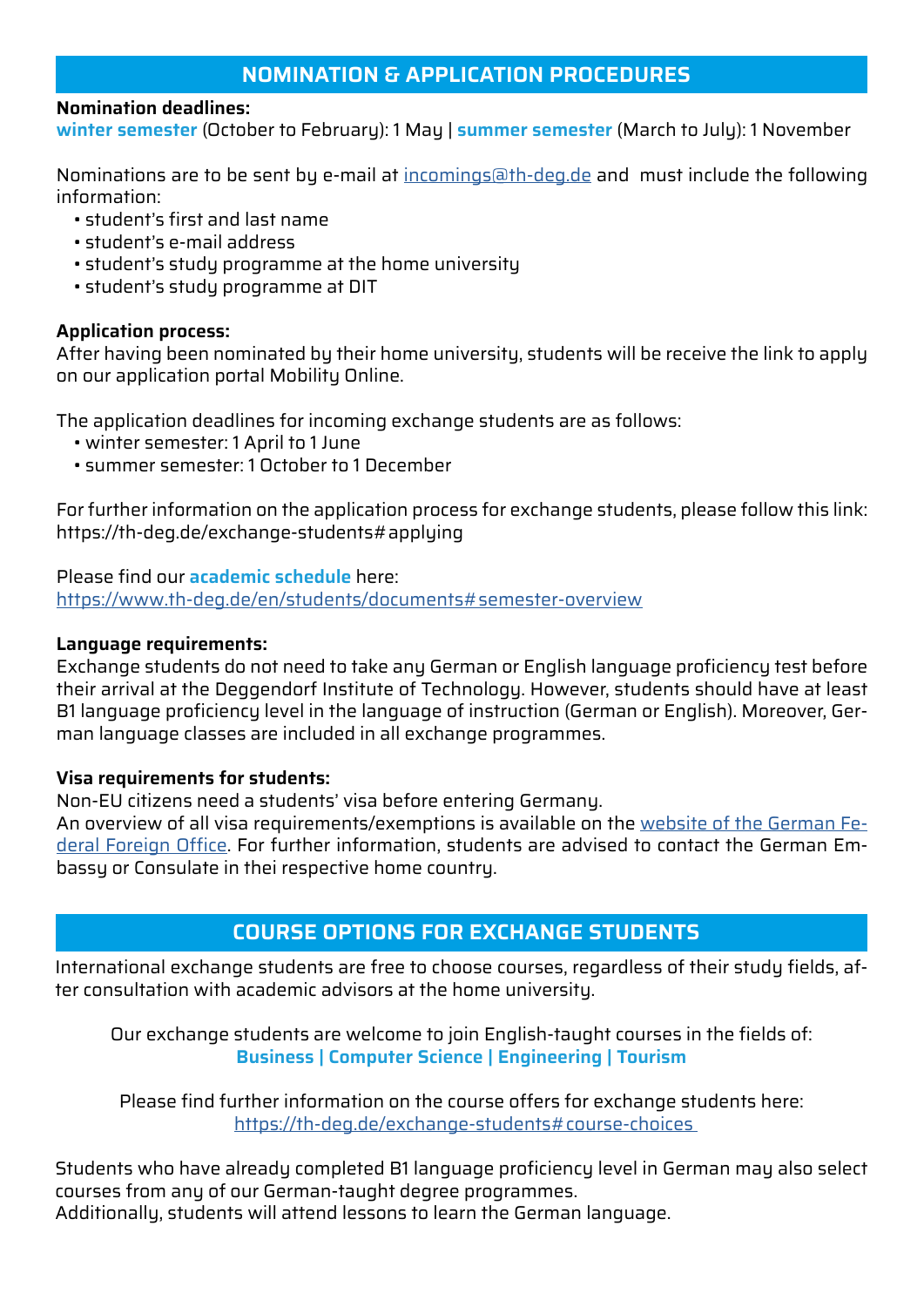#### **ORIENTATION PROGRAMME**

Before semester start, we offer a one- to twoweek orientation programme for all incoming exchange students.

We will assist the students by helping them to register at the town hall, apply for the residence permit (if required), set up a bank account, etc. There will also be a welcome party, a "Bavarian Evening" and an intercultural training on Germany and Bavaria as well as an intensive preparatory German course.



#### **ACCOMMODATION & LIVING**

All study locations provide private accommodation options as well as student halls of residence. For assistance with finding accommodation in Deggendorf or Pfarrkirchen, international students may contact our accommodation team: [accommodation-dit@th-deg.de](mailto:accommodation-dit%40th-deg.de?subject=)

Overview of the different accommodation options available for DIT students: [https://www.th](https://www.th-deg.de/en/study-with-us/accommodation)[deg.de/en/study-with-us/accommodation](https://www.th-deg.de/en/study-with-us/accommodation)

Estimated expenses per month:

|                                       | about € 760-810                  |
|---------------------------------------|----------------------------------|
| Public Transport:                     | none, a bicycle is<br>sufficient |
| Miscellaneous expenses:               | € 100                            |
| Obligatory charge for TV/radio (GEZ): | € 20                             |
| Health insurance:                     | € 110                            |
| Food:                                 | at least $\epsilon$ 180          |
| Accommodation:                        | € 350-400                        |

#### **Insurance:**

Students registered at DIT (also including students registered in Germany but whose permanent residence is abroad) are subject to compulsory health insurance.

The proof of valid health insurance is required before enrollment and will be electronically transmitted to the university by the respective health insurance provider.

Please contact [incomings@th-deg.de](mailto:incomings%40th-deg.de?subject=) for further assistance.

#### **ACADEMIC INFORMATION**

#### Course load per semester:

An average of 30 ECTS points (European Credit Transfer System), or 5-7 courses per semester.

| <b>ECTS-Grade</b>                                | Local grade        | Proportion (%) of the entire perfor-<br>mance in the exam |
|--------------------------------------------------|--------------------|-----------------------------------------------------------|
| A (better as 90%), Around 10% of all grades      | $1,0 - 1,6$        | $100 - 88$                                                |
| B (inferior 10% and better as 65%), share of 25% | $1,7 - 2,1$        | $87 - 78$                                                 |
| C (inferior 45% and better as 35%), share of 30% | $2,2 - 2,5$        | $77 - 70$                                                 |
| D (inferior 65% and better as 10%), share of 25% | $2,6 - 3,0$        | 69 - 60                                                   |
| E (inferior 75% and better as 10%), share of 10% | $3,1 - 3,7$ or 4.0 | $59 - 46$                                                 |
| F (inferior 90%), failed                         | 5,0                | $45 - 0$                                                  |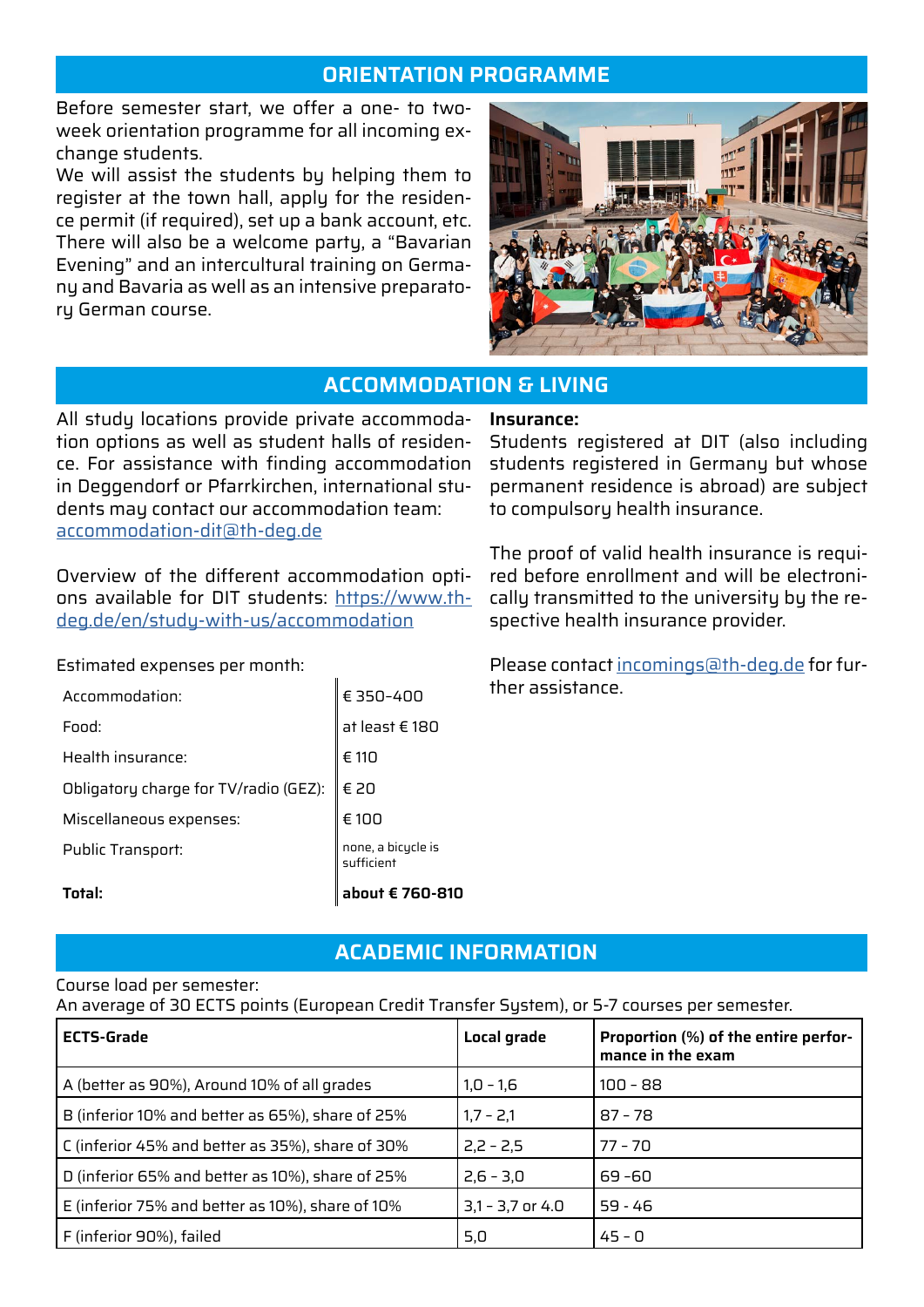# **FEELING ADVENTUROUS?** INTENSIFY YOUR UNIVERSITY EXPERIENCE WITH AN AMAZING SEMESTER ABROAD



www.th-deg.de/exchange-students#course-choices

DÉGGENDORF<br>|INSTITUTE ☞<br>|TECHNOLOGY

 $\frac{1}{2}$